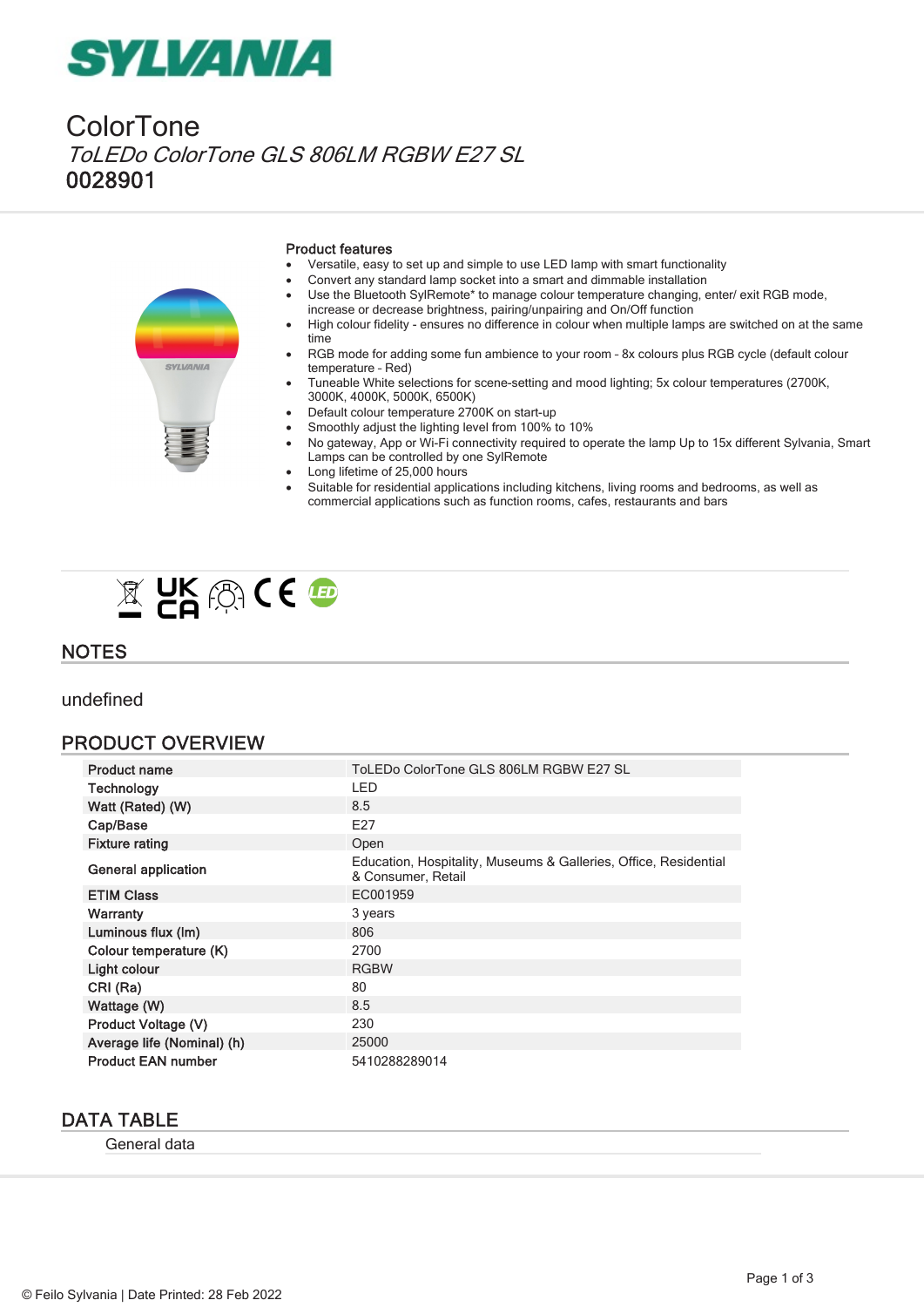# **SYLVANIA**

### **ColorTone** ToLEDo ColorTone GLS 806LM RGBW E27 SL 0028901

| <b>Product name</b>                                  | ToLEDo ColorTone GLS 806LM RGBW E27 SL                                                 |
|------------------------------------------------------|----------------------------------------------------------------------------------------|
| <b>Technology</b>                                    | <b>LED</b>                                                                             |
| Watt (Rated) (W)                                     | 8.5                                                                                    |
| Cap/Base                                             | E27                                                                                    |
| <b>Fixture rating</b>                                | Open                                                                                   |
| <b>General application</b>                           | Education, Hospitality, Museums & Galleries, Office, Residential<br>& Consumer, Retail |
| Performance ambient temperature Tq<br>$(^{\circ}C)$  | 25                                                                                     |
| <b>ETIM Class</b>                                    | EC001959                                                                               |
| <b>Warranty</b>                                      | 3 years                                                                                |
| Optical data                                         |                                                                                        |
| Luminous flux (Im)                                   | 806                                                                                    |
| Luminous flux (Rated) (lm)                           | 806                                                                                    |
| Colour temperature (K)                               | 2700                                                                                   |
| <b>Light colour</b>                                  | <b>RGBW</b>                                                                            |
| CRI (Ra)                                             | 80                                                                                     |
| Lumen maintenance at end of nominal<br>life $(\%)$   | 70                                                                                     |
| Electrical data                                      |                                                                                        |
| Wattage (W)                                          | 8.5                                                                                    |
| Equivalent watt (W)                                  | 60                                                                                     |
| Starting time (max) (s)                              | 0.5                                                                                    |
| Warm-up time to 60% of full light (max)<br>(s)       | 1                                                                                      |
| Product Voltage (V)                                  | 230                                                                                    |
| Lamp power factor                                    | 0.55                                                                                   |
| No. Of switching cycles before premature<br>failures | >50000                                                                                 |
| Inrush Current (A)                                   | 4.1                                                                                    |
| kWh per 1000 hours burning time                      | $9$                                                                                    |
| <b>Nominal Frequency (Hz)</b>                        | 50/60Hz                                                                                |
| Max. Luminaires per 10A C Breaker                    | 109                                                                                    |
| Max. Luminaires per 16A C Breaker                    | 175                                                                                    |
| Max. Luminaires per 20A C Breaker                    | 220                                                                                    |
| Lifetime data                                        |                                                                                        |
| Average life (Nominal) (h)                           | 25000                                                                                  |
| Average life (Rated) (h)                             | 25000                                                                                  |
|                                                      |                                                                                        |
| Physical data                                        |                                                                                        |
| <b>Nominal Product Length (mm)</b>                   | 109.8                                                                                  |
| <b>Nominal Product Diameter (mm)</b>                 | 60                                                                                     |
| Weight (kg)                                          | 0.055                                                                                  |
|                                                      |                                                                                        |
| Packaging                                            |                                                                                        |
| Single packaging type                                | Carton                                                                                 |
| <b>Product EAN number</b>                            | 5410288289014                                                                          |
|                                                      |                                                                                        |